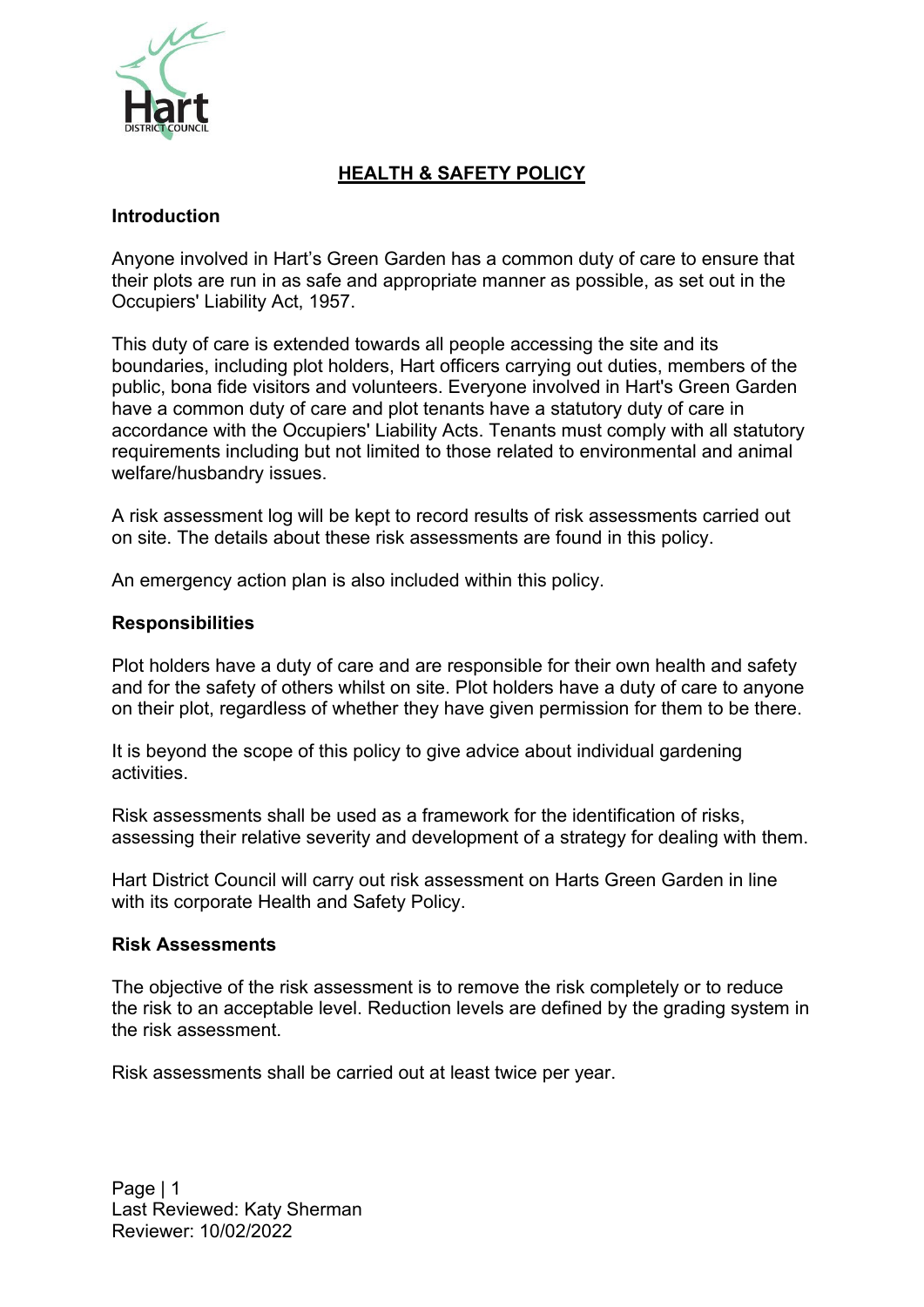

Risk assessment will be updated in line with the inspection schedule. Plot holders should raise any health and safety issues with the management committee so these can be assessed during the inspections. Please contact [countryside@hart.gov.uk.](mailto:countryside@hart.gov.uk)

Risk assessments apply to Harts Green Garden as a whole, including plots, thus ensuring that plot holders are complying with the policy, which is a condition of their tenancy agreement.

## **Risk Assessment execution**

Risk assessment shall be carried out by a minimum of two people.

The assessment shall include the full Hart Green Garden site and be undertaken in a methodical manner. The assessment shall be undertaken using the risk assessment checklist below.

From the assessment, the degree of risk shall be calculated, and the recommended remedial action required to remove or minimise the risk at the time of identification.

Notes shall be taken in such a way that they can be reported back via the risk assessment log (which will be published on the Harts Green Gardens web page [www.hart.gov.uk/harts-green-garden\).](http://www.hart.gov.uk/harts-green-garden))

#### **Risk Assessment completion**

Risk assessments will be reviewed bi-annually alongside the site inspection rota. Records of risk assessments undertaken will be kept by Hart District Council. Once the risk assessment has been completed any identified high risks shall be taken to Hart District Council Operations Manager, who shall then decide how to deal with them. Any medium or low risks will be dealt with by those completing the risk assessment.

#### Remedial action

The countryside operations manager shall determine who is responsible for carrying out remedial action for each identified high level risk. Responsibility may lie with Hart District Council or the tenant, depending on the nature of the issue.

If remedial action is the responsibility of any person or organisation other than Hart District Council itself, written notification shall be sent immediately by Hart District Council. If hazards have not been rectified by the due date for rectification, an individual 'notice to remedy' shall be given to the plot holder concerned. Where Hart District Council considers it appropriate, they will serve a remedial action notice to the plot holder and if not rectified by the date stated they will serve a termination notice.

Page | 2 Last Reviewed: Katy Sherman Reviewer: 10/02/2022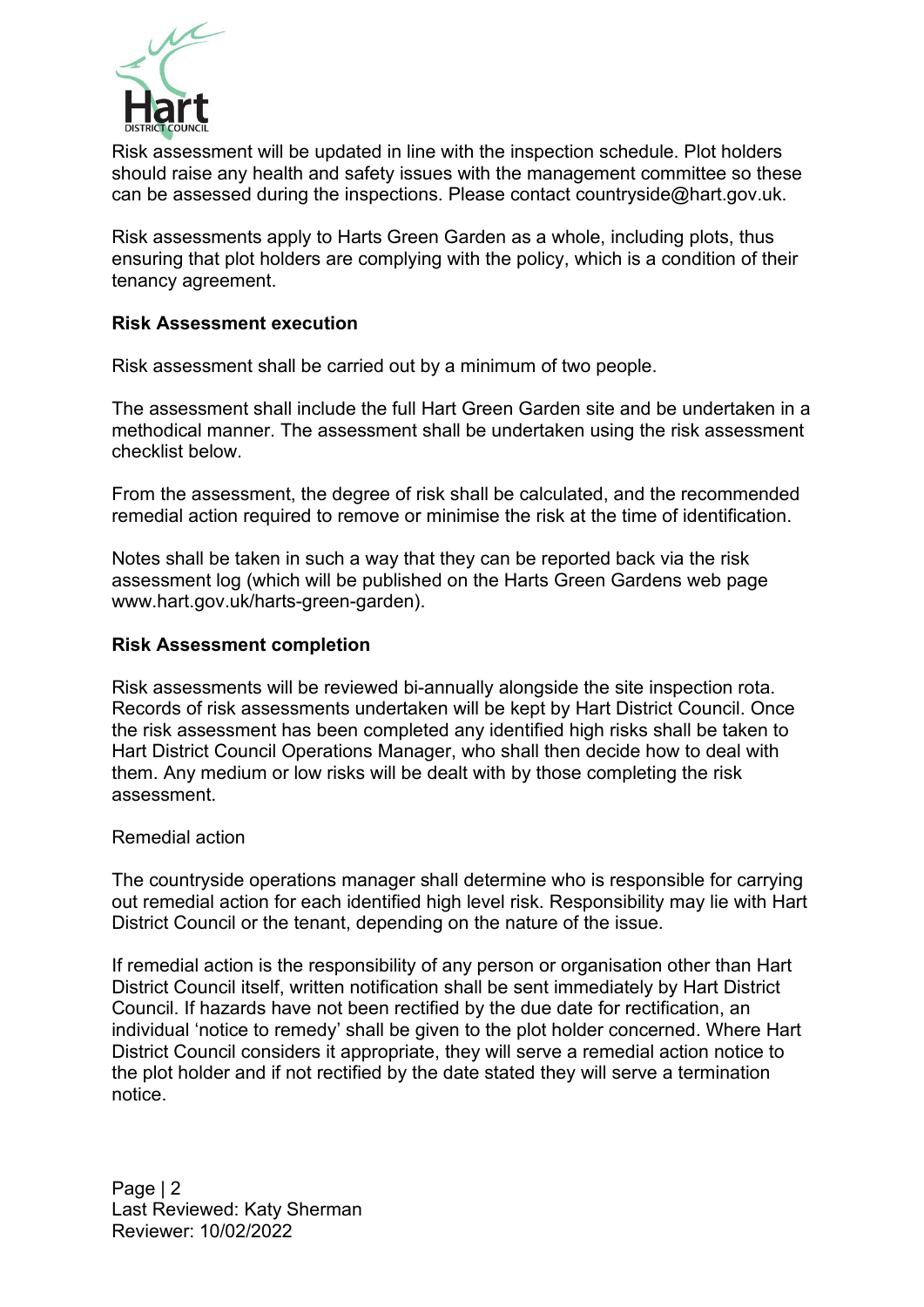

## **Emergency Action Plan**

The [Emergency Action Plan](https://hartdistrictcouncil.sharepoint.com/:w:/s/Countryside/EdhSkL611ytHtGVe4_5VD6oB1mxiW9HcBCv401CTzVut_Q?e=XdP7WQ) shall be posted on the notice board within the site.

In case of fire or serious accident phone 999, or 112 on a mobile phone if available. In the case of fire, plot holders should leave the site immediately. Plot holders should ensure that all people working on their plot are accounted for. Plot holders are encouraged to look out for members on adjoining plots to ensure their safety.

In the [case of fire](https://hartdistrictcouncil.sharepoint.com/:b:/s/Countryside/EVMPoLfs0D9AqtHGrY2HHLQB8o2iJotmGii4GYxgld8XbQ?e=0pl1dI) or serious accident the plot holder must inform the management committee.

## **Policy Implementation**

The management committee will oversee the day-to-day operation Health and Safety issues. Hart District Council will oversee wider Health and Safety issues.

## **Enforcement**

Enforcement of the policy will be by Risk Assessments and remedial action notices.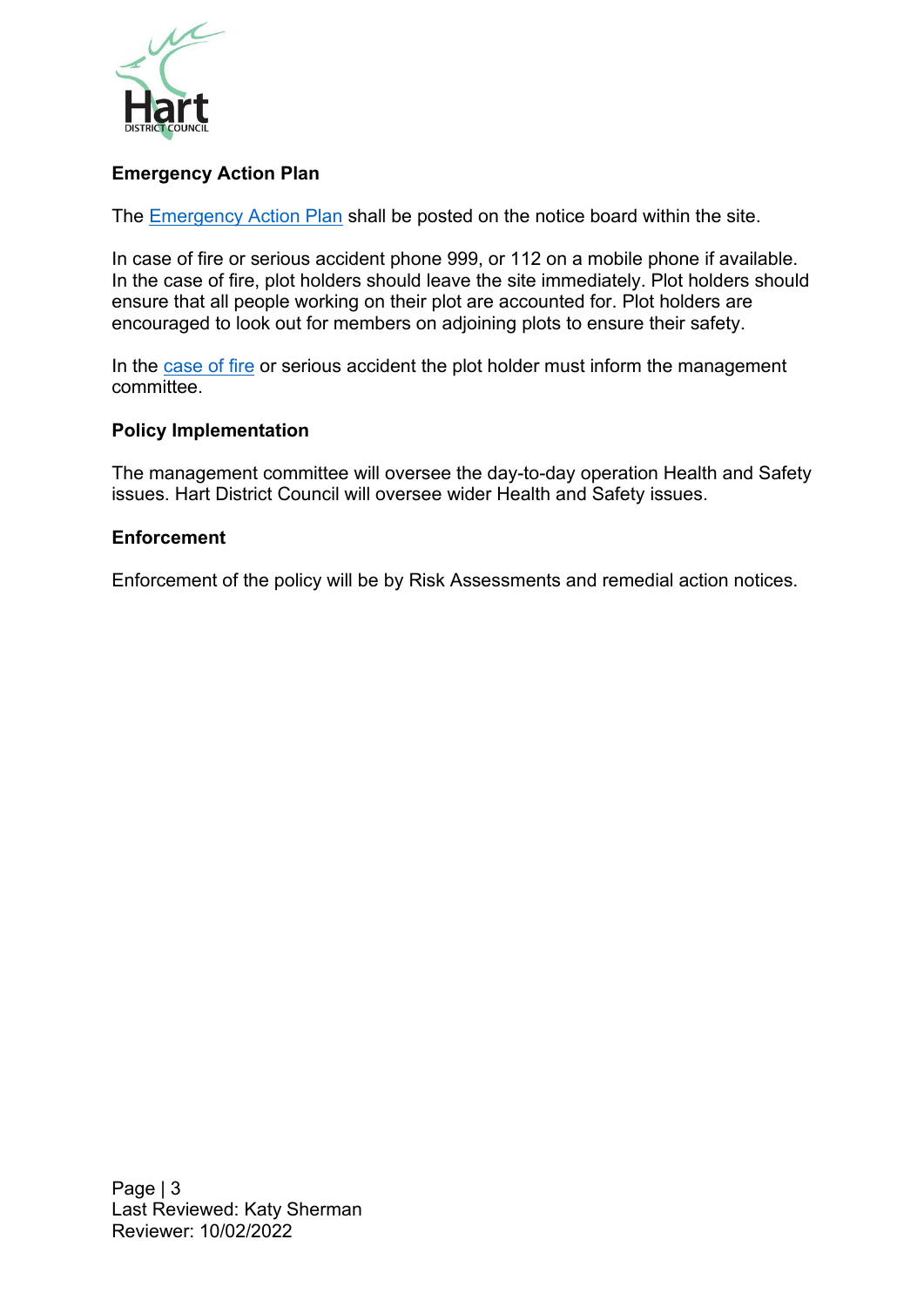

# **Hart District Council Countryside Service RISK ASSESSMENT RECORD**

| <b>Activity Assessed</b><br><b>Community Garden</b> | <b>Assessor</b> | <b>Assessment Date</b>                                                            |
|-----------------------------------------------------|-----------------|-----------------------------------------------------------------------------------|
| <b>Hazard</b>                                       | <b>Risk</b>     | <b>Precautions</b>                                                                |
| <b>Potential for Harm</b>                           | $P X S = L$     | To Remove Hazard, Reduce Risk Level. One precaution<br>may tackle several hazards |

**P = Probability from 1 to 4, S = severity from 1 to 5, L = level from 1 to 20**

| <b>Risk Scoring Matrix</b> |                   | <b>PROBABILITY</b>             |                 |                 |        |    |
|----------------------------|-------------------|--------------------------------|-----------------|-----------------|--------|----|
|                            |                   |                                | 2               | 3               | 4      |    |
|                            |                   | <b>Very</b><br><b>Unlikely</b> | <b>Unlikely</b> | <b>Moderate</b> | Likely |    |
|                            | Negligible        | 1                              |                 | $\overline{2}$  | 3      | 4  |
|                            | <b>Minor</b>      | $\mathbf 2$                    | $\overline{2}$  | 4               | 6      | 8  |
| <b>SEVERITY</b>            | <b>Serious</b>    | 3                              | 3               | 6               | 9      | 12 |
|                            | <b>Major</b>      | 4                              | 4               | 8               | 12     | 16 |
|                            | <b>Fatalities</b> | 5                              | 5               | 10              | 15     | 20 |

| <b>Medium</b><br>Unacceptable<br><b>High</b><br><b>Low</b> |
|------------------------------------------------------------|
|------------------------------------------------------------|

Page | 4 Last Reviewed: Katy Sherman Reviewer: 10/02/2022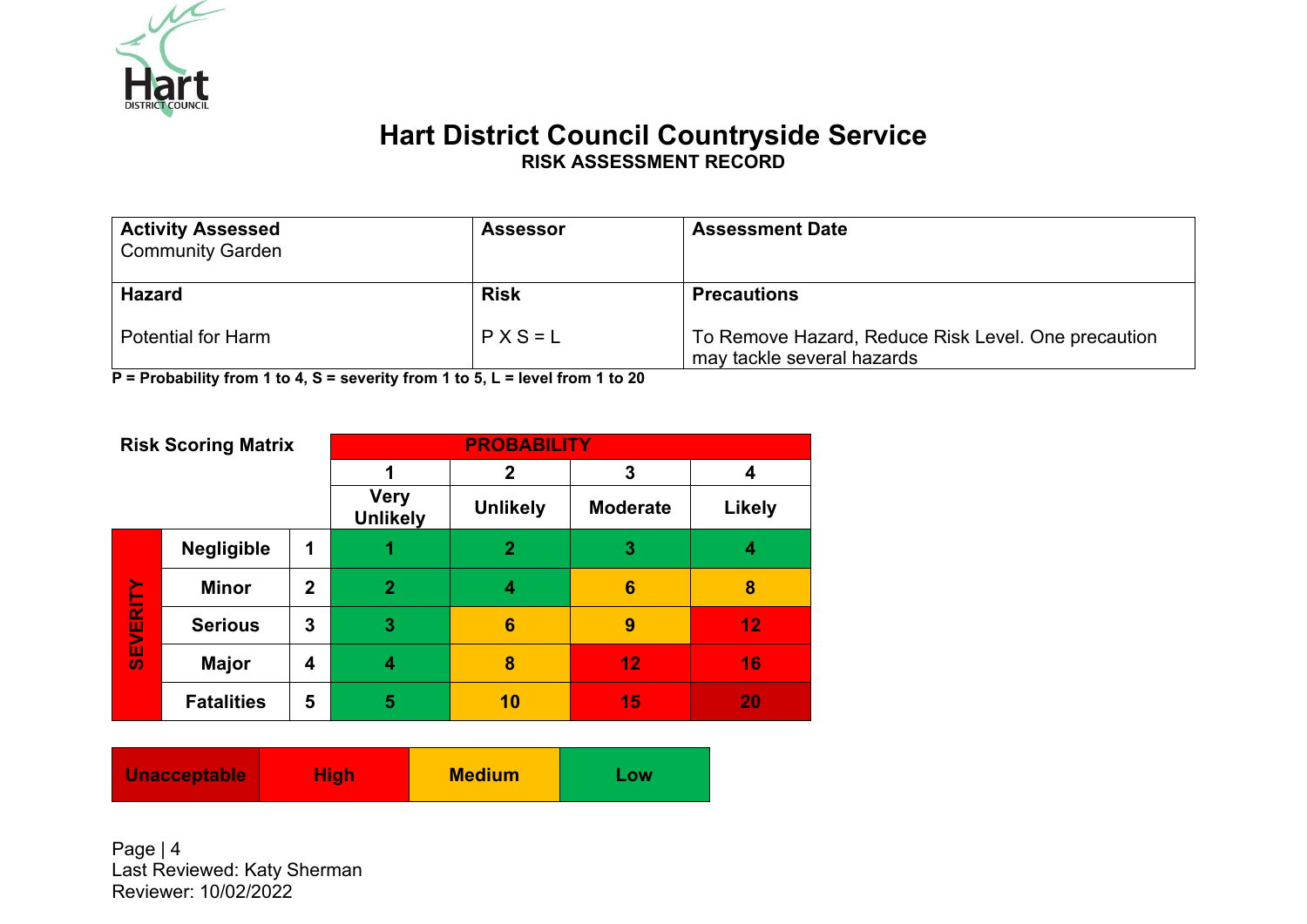

| <b>RISK</b>                               | <b>PROBABILITY</b> | <b>SEVERITY</b> | <b>LEVEL</b> | <b>MITIGATION</b>                                                                                                                                                                                                                                                                                                                                                                           |
|-------------------------------------------|--------------------|-----------------|--------------|---------------------------------------------------------------------------------------------------------------------------------------------------------------------------------------------------------------------------------------------------------------------------------------------------------------------------------------------------------------------------------------------|
| Slips trips and falls                     |                    |                 |              | Maintain internal and field access paths. Warn of ruts<br>created by vehicles.<br>Regular mowing of grass.<br>Maintain paths /mow/keep clear of debris<br>Plot holders to keep paths free and remove debris.<br>Wood/pallets to be kept tidy<br>Regular tidy up sessions to be arranged as required.<br>Communal area to be kept tidy and equipment used<br>cleared away at the end of use. |
| Contact with sharp<br>objects             |                    |                 |              | Take care with sharp tools remove any broken glass<br>from site<br>Bottles and jars to be removed from plots to reduce<br>chance of breaking                                                                                                                                                                                                                                                |
| Use of hand tools                         |                    |                 |              | Plot holders are responsible for their own tools, and<br>health and safety when using their own tools.                                                                                                                                                                                                                                                                                      |
| Gate at entrance -<br>barbed wire/padlock |                    |                 |              | Ensure barbed wire is fixed securely on the gate<br>Ensure padlock is working<br>Gate to be kept locked and padlocked when no plot<br>holders on site. Numbers of barrel lock to be<br>scrambled to prevent compromising of the codes                                                                                                                                                       |
| Lawn mowers,<br>Strimmers,<br>Rotovators  |                    |                 |              | Owners to service regularly and adhere to<br>manufacturers guidance on appropriate PPE when<br>using the equipment                                                                                                                                                                                                                                                                          |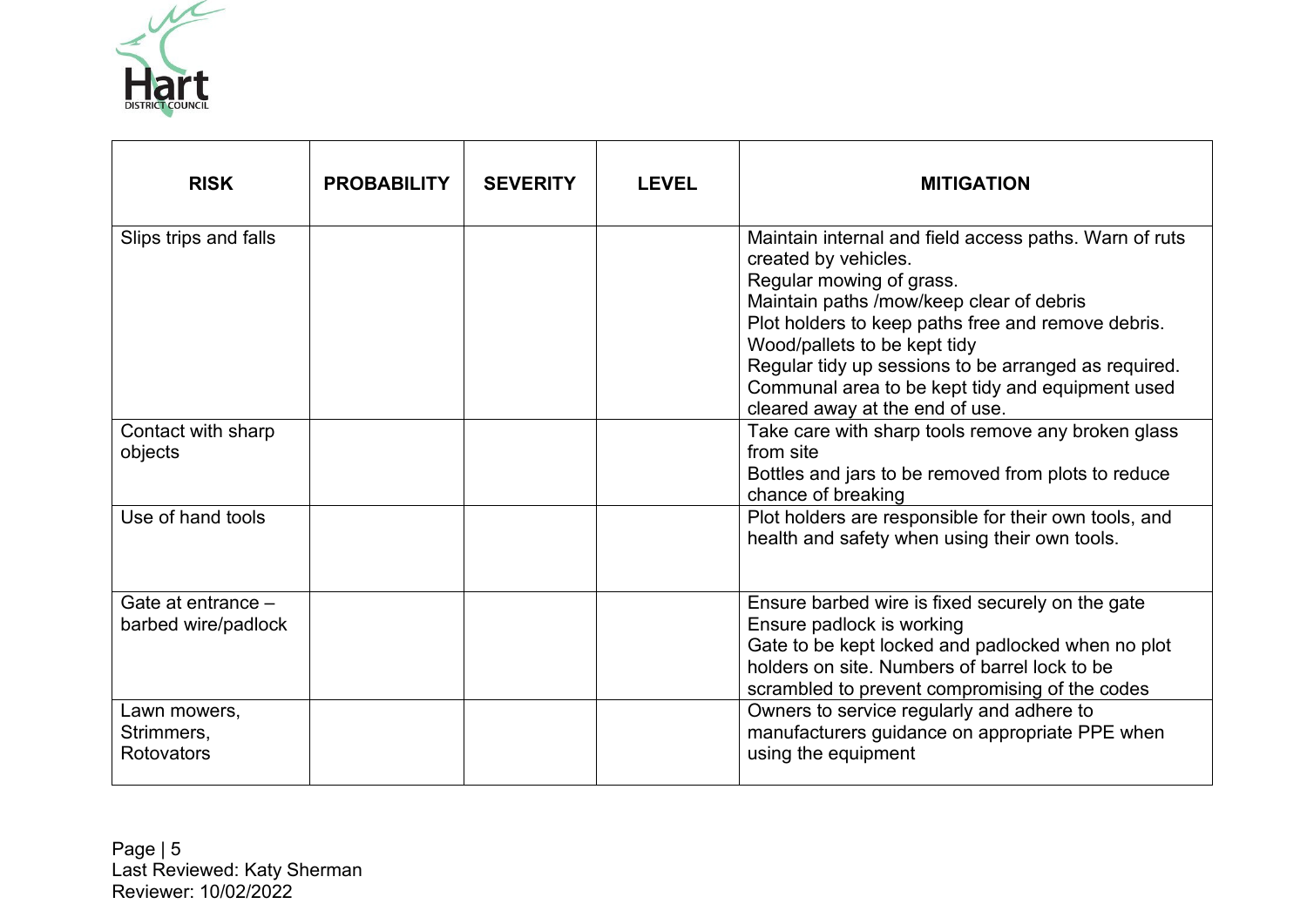

| Roadway surfaces (at<br>entrance) and car<br>park |                                                                                                                                                                                                                                                                                                                                                                                               |
|---------------------------------------------------|-----------------------------------------------------------------------------------------------------------------------------------------------------------------------------------------------------------------------------------------------------------------------------------------------------------------------------------------------------------------------------------------------|
| Inclement Weather:<br>Sun, Cold, Wet, Hot         | Tenants must be prepared and dress appropriately and<br>according to the weather conditions. Avoid exposing<br>skin even on overcast days & on bright days use a high<br>factor sunblock.                                                                                                                                                                                                     |
| Livestock / Bees                                  | Chickens & Bees.                                                                                                                                                                                                                                                                                                                                                                              |
|                                                   | Chickens - to be well maintained by plot holders-see<br>individual livestock policy- regular inspections by<br><b>DEFRA</b> representative                                                                                                                                                                                                                                                    |
|                                                   | Bees – to be controlled – kept in agreed area of field                                                                                                                                                                                                                                                                                                                                        |
| <b>Buildings and</b><br><b>Structures</b>         | Sheds to be erected in a safe way not to exceed<br>dimension stipulated in buildings and structures<br>document-no glass windows<br>Site container doors to be secured back when opened                                                                                                                                                                                                       |
| Ponds and water                                   | Ponds and waterways to be kept free of litter and not<br>contaminated by chemicals or debris.<br>No use of chemicals or pollution of stream or<br>waterways<br>Plot holders responsible for their own children                                                                                                                                                                                |
| Infection-Tetanus,<br>Leptospirosis, etc.         | These diseases may not be common but can have<br>severe effects, in rare cases death. If earth gets into<br>cuts Tetanus can be contracted & if water<br>contaminated with rats or cows urine gets into them<br>Weil's disease a variety of Leptospirosis can result. All<br>participants should have had anti-tetanus injections.<br>Treat all cuts etc. immediately with antiseptic & cover |

Page | 6 Last Reviewed: Katy Sherman Reviewer: 10/02/2022